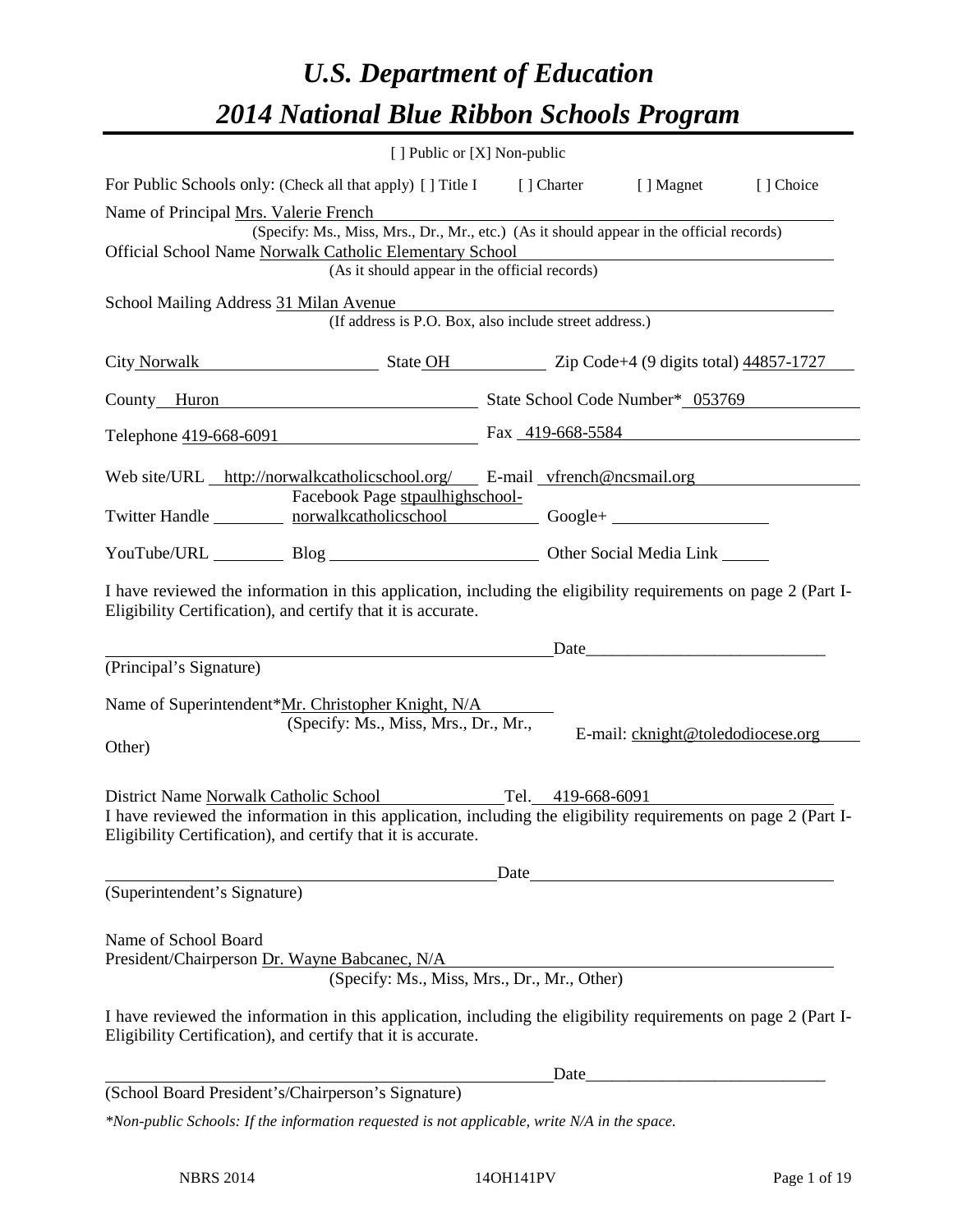### **Include this page in the school's application as page 2.**

The signatures on the first page of this application (cover page) certify that each of the statements below concerning the school's eligibility and compliance with U.S. Department of Education, Office for Civil Rights (OCR) requirements is true and correct.

- 1. The school configuration includes one or more of grades K-12. (Schools on the same campus with one principal, even a K-12 school, must apply as an entire school.)
- 2. The school has made its Annual Measurable Objectives (AMOs) or Adequate Yearly Progress (AYP) each year for the past two years and has not been identified by the state as "persistently dangerous" within the last two years.
- 3. To meet final eligibility, a public school must meet the state's AMOs or AYP requirements in the 2013-2014 school year and be certified by the state representative. Any status appeals must be resolved at least two weeks before the awards ceremony for the school to receive the award.
- 4. If the school includes grades 7 or higher, the school must have foreign language as a part of its curriculum.
- 5. The school has been in existence for five full years, that is, from at least September 2008 and each tested grade must have been part of the school for the past three years.
- 6. The nominated school has not received the National Blue Ribbon Schools award in the past five years: 2009, 2010, 2011, 2012, or 2013.
- 7. The nominated school has no history of testing irregularities, nor have charges of irregularities been brought against the school at the time of nomination. The U.S. Department of Education reserves the right to disqualify a school's application and/or rescind a school's award if irregularities are later discovered and proven by the state.
- 8. The nominated school or district is not refusing Office of Civil Rights (OCR) access to information necessary to investigate a civil rights complaint or to conduct a district-wide compliance review.
- 9. The OCR has not issued a violation letter of findings to the school district concluding that the nominated school or the district as a whole has violated one or more of the civil rights statutes. A violation letter of findings will not be considered outstanding if OCR has accepted a corrective action plan from the district to remedy the violation.
- 10. The U.S. Department of Justice does not have a pending suit alleging that the nominated school or the school district as a whole has violated one or more of the civil rights statutes or the Constitution's equal protection clause.
- 11. There are no findings of violations of the Individuals with Disabilities Education Act in a U.S. Department of Education monitoring report that apply to the school or school district in question; or if there are such findings, the state or district has corrected, or agreed to correct, the findings.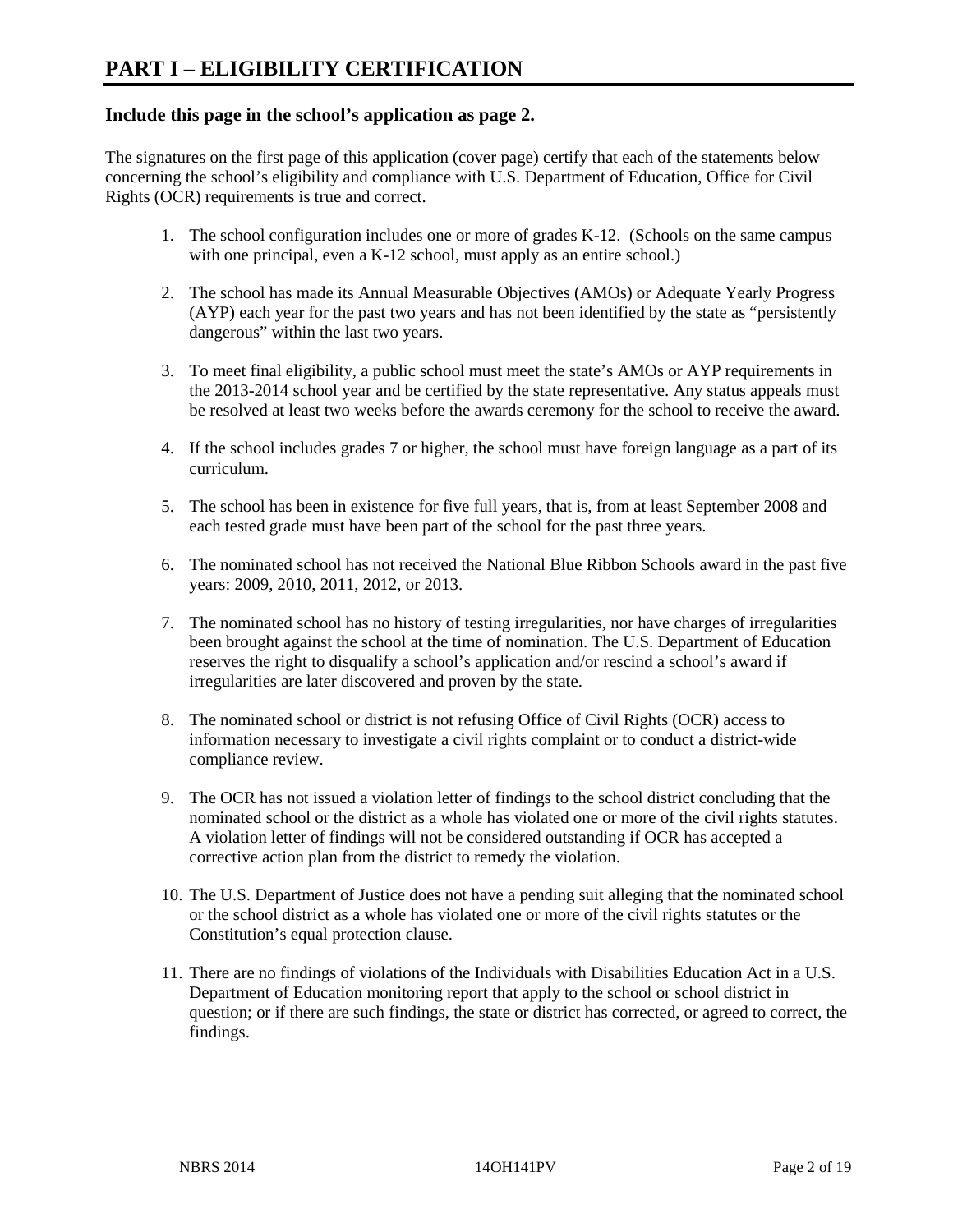# **PART II - DEMOGRAPHIC DATA**

#### **All data are the most recent year available.**

**DISTRICT** (Question 1 is not applicable to non-public schools)

| $\mathbf{L}$ | Number of schools in the district<br>(per district designation): | 0 Elementary schools (includes $K-8$ )<br>0 Middle/Junior high schools |
|--------------|------------------------------------------------------------------|------------------------------------------------------------------------|
|              |                                                                  | 0 High schools                                                         |
|              |                                                                  | $0 K-12$ schools                                                       |

#### 0 TOTAL

#### **SCHOOL** (To be completed by all schools)

- 2. Category that best describes the area where the school is located:
	- [] Urban or large central city
	- [ ] Suburban with characteristics typical of an urban area
	- [ ] Suburban
	- [X] Small city or town in a rural area
	- [ ] Rural
- 3. 7 Number of years the principal has been in her/his position at this school.
- 4. Number of students as of October 1 enrolled at each grade level or its equivalent in applying school:

| Grade                           | # of         | # of Females | <b>Grade Total</b> |
|---------------------------------|--------------|--------------|--------------------|
|                                 | <b>Males</b> |              |                    |
| <b>PreK</b>                     | 0            | 0            | $\theta$           |
| K                               | 0            | $\Omega$     | $\theta$           |
| 1                               | 22           | 19           | 41                 |
| 2                               | 26           | 23           | 49                 |
| 3                               | 22           | 19           | 41                 |
| 4                               | 29           | 29           | 58                 |
| 5                               | 30           | 25           | 55                 |
| 6                               | 21           | 15           | 36                 |
| 7                               | 0            | 0            | $\theta$           |
| 8                               | 0            | 0            | 0                  |
| 9                               | 0            | 0            | 0                  |
| 10                              | 0            | 0            | 0                  |
| 11                              | 0            | $\Omega$     | 0                  |
| 12                              | 0            | 0            | 0                  |
| <b>Total</b><br><b>Students</b> | 150          | 130          | 280                |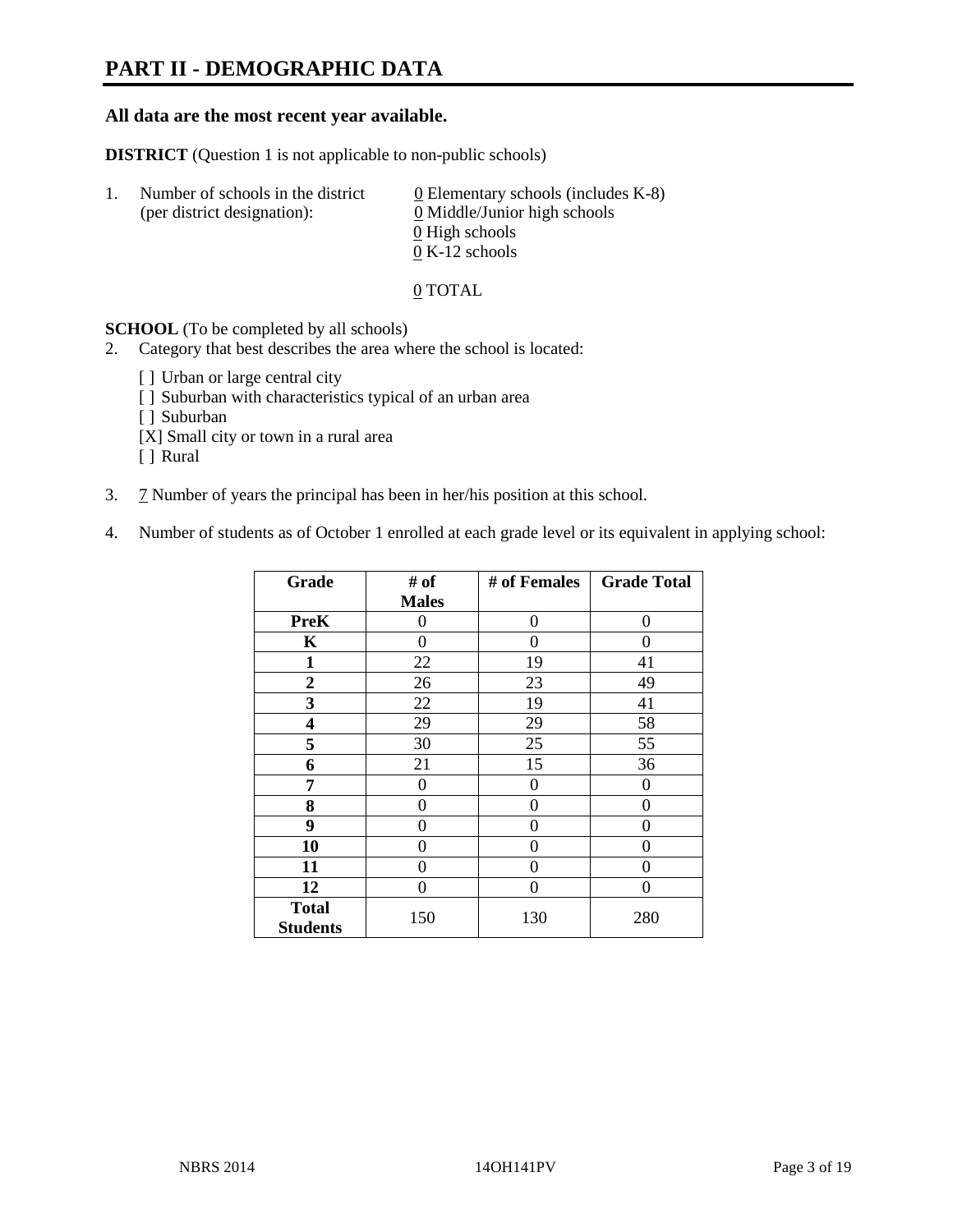5. Racial/ethnic composition of  $\qquad \qquad \underline{0}$  % American Indian or Alaska Native the school: 0 % Asian

 0 % Black or African American 2 % Hispanic or Latino 0 % Native Hawaiian or Other Pacific Islander 95 % White 3 % Two or more races **100 % Total** 

(Only these seven standard categories should be used to report the racial/ethnic composition of your school. The Final Guidance on Maintaining, Collecting, and Reporting Racial and Ethnic Data to the U.S. Department of Education published in the October 19, 2007 *Federal Register* provides definitions for each of the seven categories.)

6. Student turnover, or mobility rate, during the 2012 - 2013 year: 2%

This rate should be calculated using the grid below. The answer to (6) is the mobility rate.

| <b>Steps For Determining Mobility Rate</b>         | Answer |
|----------------------------------------------------|--------|
| (1) Number of students who transferred to          |        |
| the school after October 1, 2012 until the         | 6      |
| end of the school year                             |        |
| (2) Number of students who transferred             |        |
| <i>from</i> the school after October 1, 2012 until |        |
| the end of the 2012-2013 school year               |        |
| (3) Total of all transferred students [sum of      | 6      |
| rows $(1)$ and $(2)$ ]                             |        |
| (4) Total number of students in the school as      | 275    |
| of October 1                                       |        |
| $(5)$ Total transferred students in row $(3)$      |        |
| divided by total students in row (4)               | 0.022  |
| $(6)$ Amount in row $(5)$ multiplied by 100        |        |

7. English Language Learners (ELL) in the school: 0 %

Number of non-English languages represented: 0 Specify non-English languages:

0 Total number ELL

8. Students eligible for free/reduced-priced meals: 15 %

Total number students who qualify:  $\frac{42}{5}$ 

If this method is not an accurate estimate of the percentage of students from low-income families, or the school does not participate in the free and reduced-priced school meals program, supply an accurate estimate and explain how the school calculated this estimate.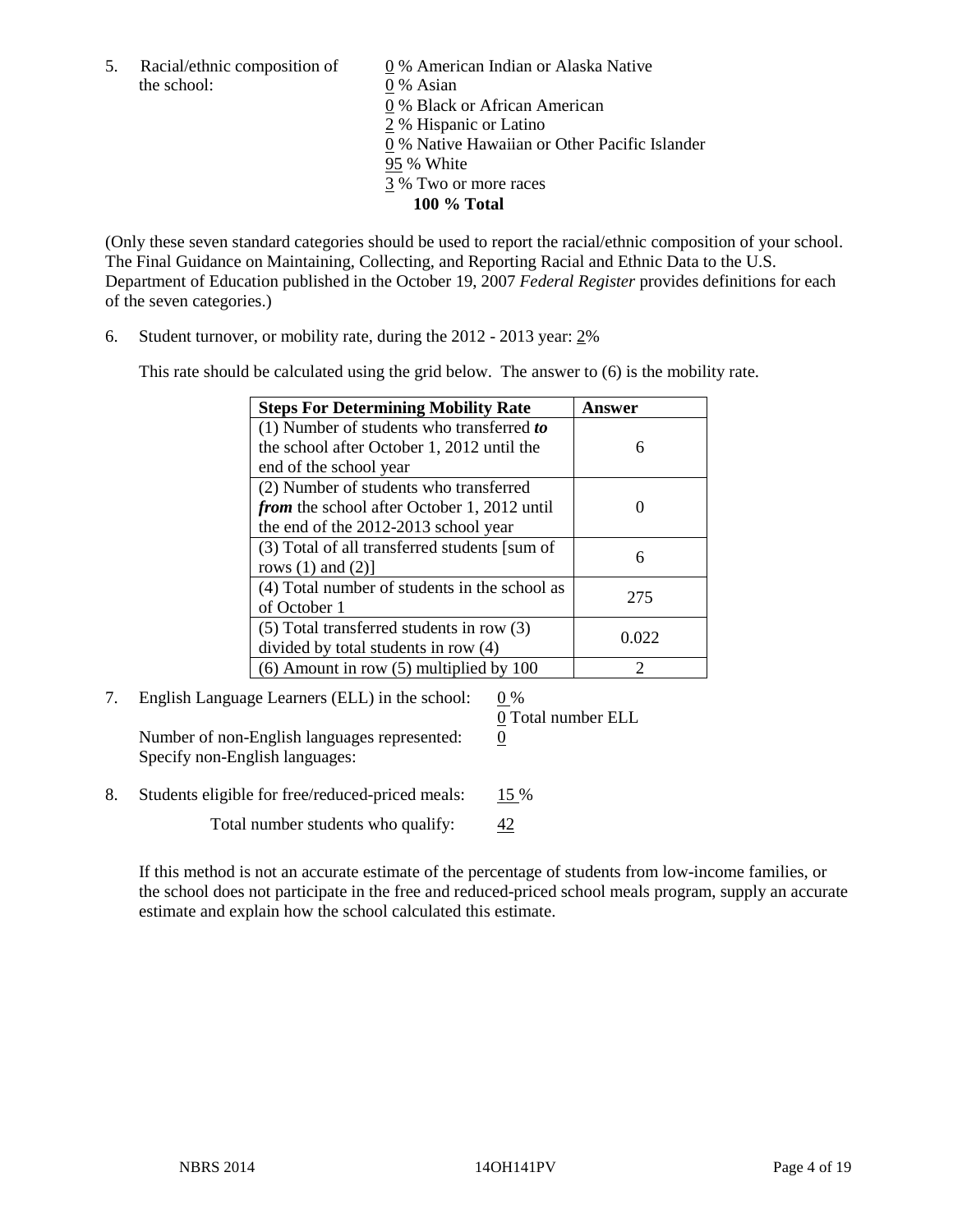18 Total number of students served

Indicate below the number of students with disabilities according to conditions designated in the Individuals with Disabilities Education Act. Do not add additional categories.

| <u>martically trial Disachities Buaealon ried. Do not auu auuritonal eale conest</u> |                                                |
|--------------------------------------------------------------------------------------|------------------------------------------------|
| 2 Autism                                                                             | <b>0</b> Orthopedic Impairment                 |
| 0 Deafness                                                                           | 3 Other Health Impaired                        |
| 0 Deaf-Blindness                                                                     | 4 Specific Learning Disability                 |
| 0 Emotional Disturbance                                                              | 6 Speech or Language Impairment                |
| <b>0</b> Hearing Impairment                                                          | 0 Traumatic Brain Injury                       |
| 0 Mental Retardation                                                                 | <b>0</b> Visual Impairment Including Blindness |
| 0 Multiple Disabilities                                                              | 3 Developmentally Delayed                      |
|                                                                                      |                                                |

10. Use Full-Time Equivalents (FTEs), rounded to nearest whole numeral, to indicate the number of personnel in each of the categories below:

|                                       | <b>Number of Staff</b>      |
|---------------------------------------|-----------------------------|
| Administrators                        |                             |
| Classroom teachers                    | 12                          |
| Resource teachers/specialists         |                             |
| e.g., reading, math, science, special | 6                           |
| education, enrichment, technology,    |                             |
| art, music, physical education, etc.  |                             |
| Paraprofessionals                     |                             |
| Student support personnel             |                             |
| e.g., guidance counselors, behavior   |                             |
| interventionists, mental/physical     |                             |
| health service providers,             | $\mathcal{D}_{\mathcal{L}}$ |
| psychologists, family engagement      |                             |
| liaisons, career/college attainment   |                             |
| coaches, etc.                         |                             |
|                                       |                             |

11. Average student-classroom teacher ratio, that is, the number of students in the school divided by the FTE of classroom teachers, e.g.,  $22:1$  13:1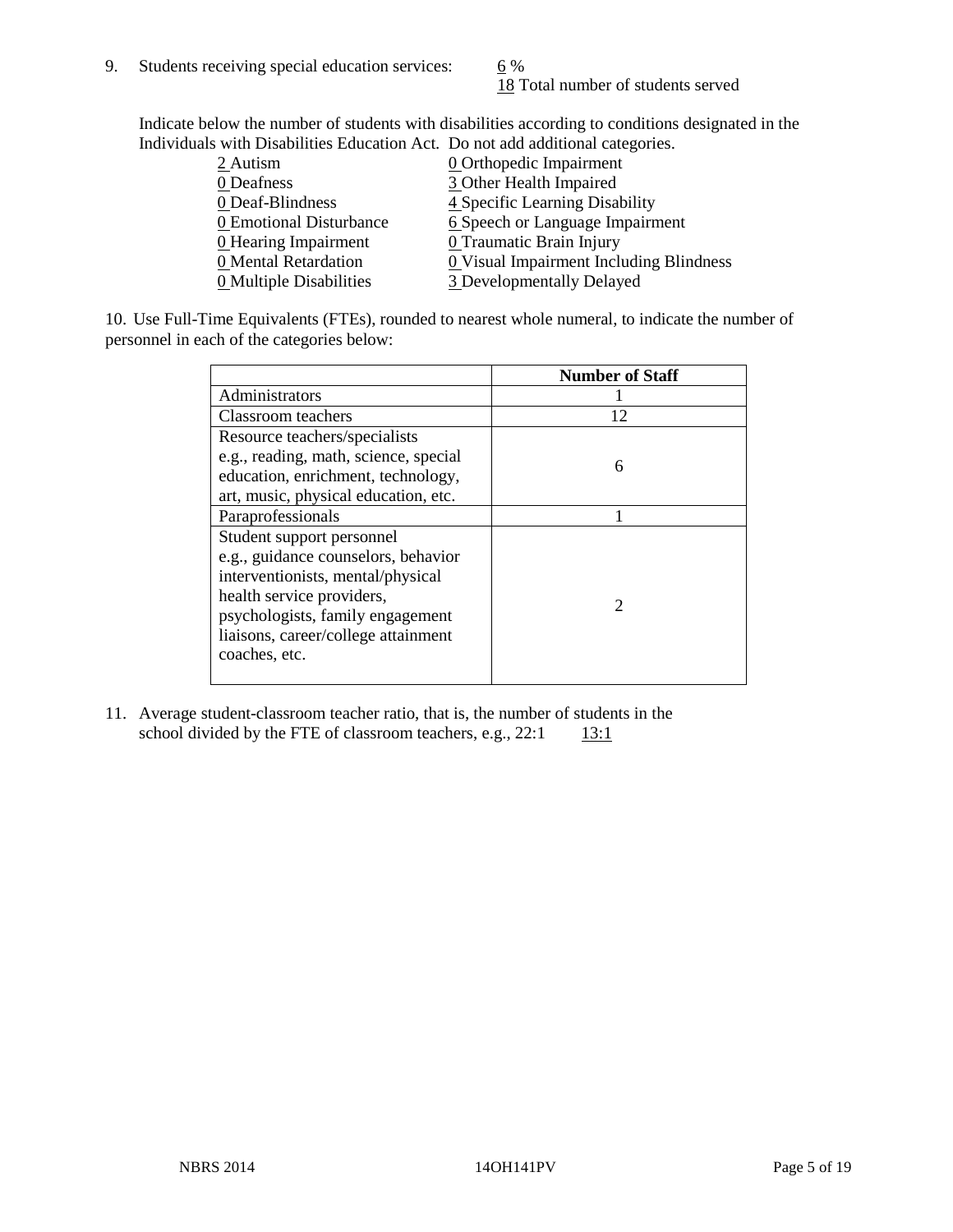12. Show daily student attendance rates. Only high schools need to supply yearly graduation rates.

| <b>Required Information</b> | 2012-2013 | 2011-2012 | 2010-2011 | 2009-2010 | 2008-2009 |
|-----------------------------|-----------|-----------|-----------|-----------|-----------|
| Daily student attendance    | 96%       | ን7%       | 77%       | 96%       | 97%       |
| High school graduation rate | 9%        | 0%        | 0%        | 0%        | 0%        |

#### 13. **For schools ending in grade 12 (high schools)**

Show percentages to indicate the post-secondary status of students who graduated in Spring 2013

| <b>Post-Secondary Status</b>                  |    |
|-----------------------------------------------|----|
| Graduating class size                         |    |
| Enrolled in a 4-year college or university    | 0% |
| Enrolled in a community college               | 0% |
| Enrolled in career/technical training program | 0% |
| Found employment                              | 0% |
| Joined the military or other public service   | 0% |
| . Other                                       | 0/ |

14. Indicate whether your school has previously received a National Blue Ribbon Schools award. Yes  $No \underline{X}$ 

If yes, select the year in which your school received the award.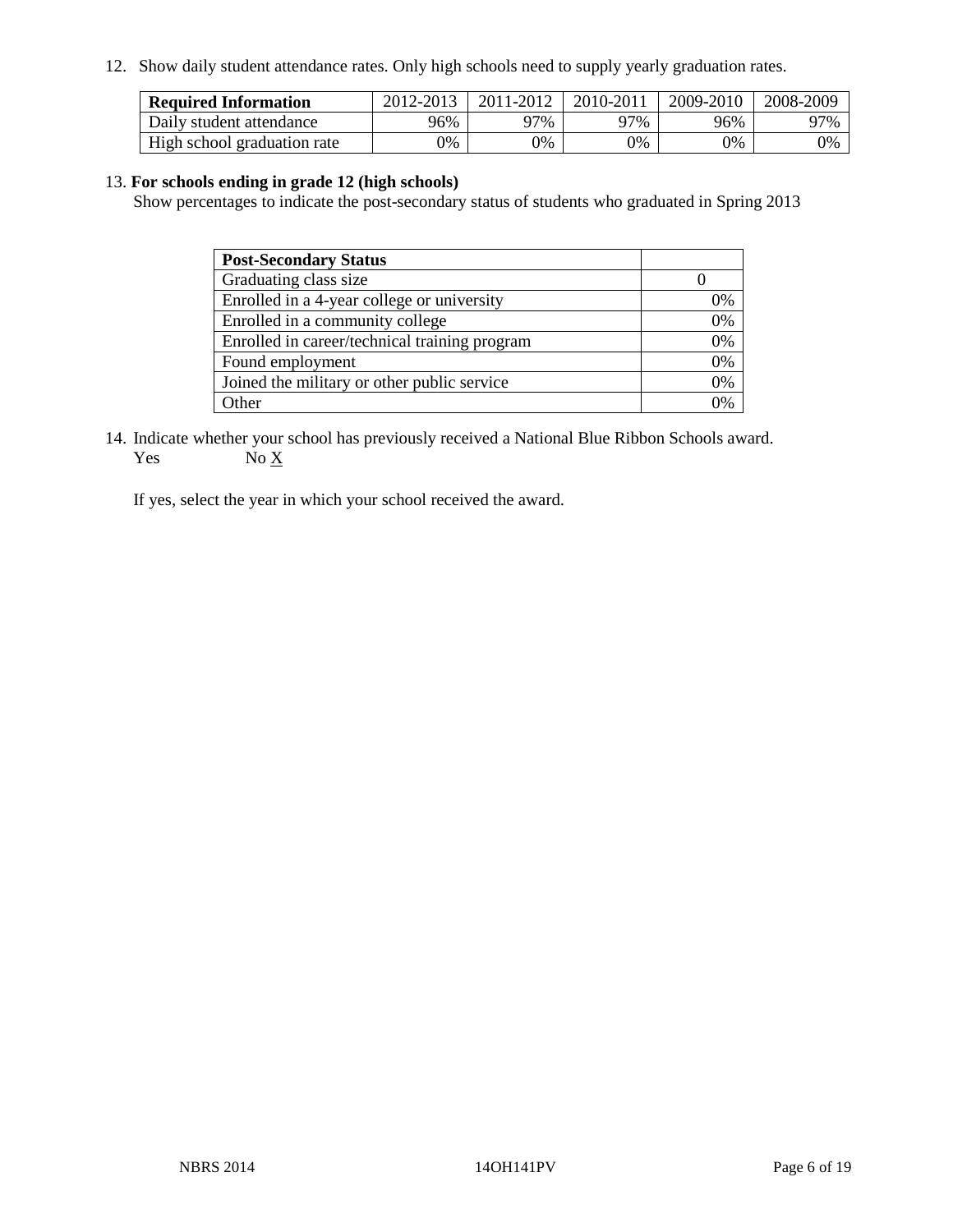# **PART III – SUMMARY**

The motto of Norwalk Catholic Elementary School is, "We Live To Serve."The principal of the school shouts out the first two words of the motto, "We Live.." at anytime.The students immediately respond, "…To Serve!"This fun reminder encapsulates the underlying truth that students are first servants of Christ and this is demonstrated through service to others.Students at Norwalk Catholic see parents, grandparents and community members serving every day as volunteers in the lunchroom, recess monitors, tutors, chaperones, landscapers, fundraisers, repairmen, coaches and working with the very active PTO.The school culture intentionally reflects the respect shared among the students, teachers, parents, community, alumni, each other and foremost for their creator.

Commitment to excellence and respect for the individual child is the essence of the school. The importance of encouraging collaboration, creativity and critical thought combined with the ability to communicate morally just solutions is at the forefront of our instructional planning.Teachers recognize each student's individual giftedness and work to help each student reach their personal best. It is the expectation that graduates will attend our local Catholic high school and matriculate to quality universities.Students excel academically and teachers consistently strive to incorporate proven best practice methods of instruction.Norwalk Catholic students routinely advance to become the leaders in their high school and in the communities they serve as adults. The mission statement of the school embraces three ideals: to develop disciples of Christ, promote academic excellence and maintain a respectful environment.

Meager beginnings in the late 1800's give true testimony to the priorities of area families and businesses when they built the first Catholic schools in the area.Today both historical Catholic elementary schools, St. Paul Elementary and St. Mary Elementary, have consolidated to operate under one umbrella as Norwalk Catholic Elementary School.This reorganization occurred in 2006 and resulted in a more efficient school operation while remaining true to the vision and mission of past ancestors by providing a faith based, rigorous academic program.

Norwalk Catholic enjoys a healthy enrollment of 280 students in grades 1-6.Students travel from nine different school districts, some from 35 miles away, to attend the school.The school is governed by a President and Board comprised of parents and local community members.It is bracketed by the Norwalk Catholic Early Childhood Center (preschool through kindergarten) and the Norwalk Catholic Junior High and St. Paul High School (grades 7-12).Each of these schools operates under the direction of their own building administrator.

The elementary school includes two buildings which house 15 classrooms, a gymnasium, a computer lab, a library, auditorium, cafeteria and chapel.The classrooms are equipped with SMART board technology and have individual student hand held technology available on mobile carts.The approved curriculum of the Diocese of Toledo and the State of Ohio provides our 19 teachers the program of study for Norwalk Catholic.Additionally, the principal works with one volunteer to also provide the Catechesis of the Good Shepherd program for grades 1-3.

The active involvement of all shareholders demonstrates the persevering attitude of these families even in difficult economic times.Unemployment in our county reached 17% during 2009 and our families needed resources to be able to enroll their children in our school.Even today, 20% of the student population receives tuition assistance.In reality, all students are subsidized since tuition only pays one half of the actual cost to educate.This can only be accomplished through scholarships, parish contributions and financial gifts from dedicated supporters.Norwalk Catholic remains committed to providing a Catholic education to any family that desires it regardless of financial or academic ability.Following the proud tradition of our previous generations, we live to serve the needs of each and every student.

Recent awards and accomplishments reflecting the work described above include: People to People International Exchange: three students have attended the World Leadership Forum in Washington D.C. over the past five years.One student went on to attend the international conference in Quebec in 2009.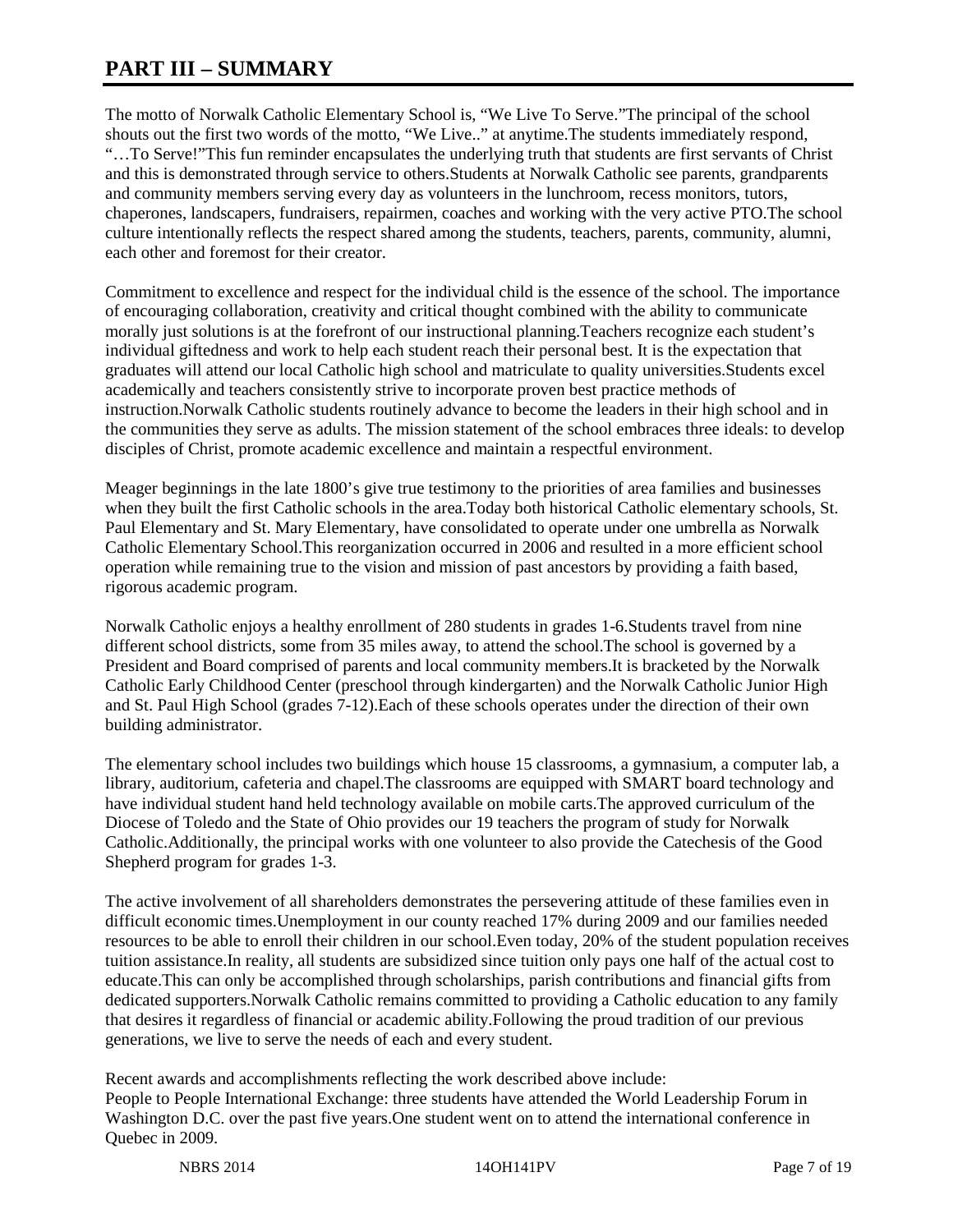State History Fair Awards: three sixth grade students earned State Awards in 2013, twelve students in fifth grade advanced to state competition in 2013.

God, Flag and Country Speech Contest: one district winner in 2010, two district winners in 2011, one National winner in 2012, one state winner in 2013.

1st in State for Handwriting: 2009 and 2013

Art Awards: Barnes Wendling Art Contest winners 2009 through 2013

SAE International Science Partnership: awarded a full program to promote physics in fifth grade

Catechesis of the Good Shepherd Program: international program for religious instruction using the Montessori model created by Sophia Cavalletti led by one trained staff member and one volunteer

Upstanders Program: The principal made a presentation on this program at Ohio Catholic Educators Convention in 2011.This student led group assists in curtailing any bully type behavior in the school.

Student Ambassadors Program: This is a group of students trained to assist in development projects for the school.

Summer Reading Program winners: 2008 through 2013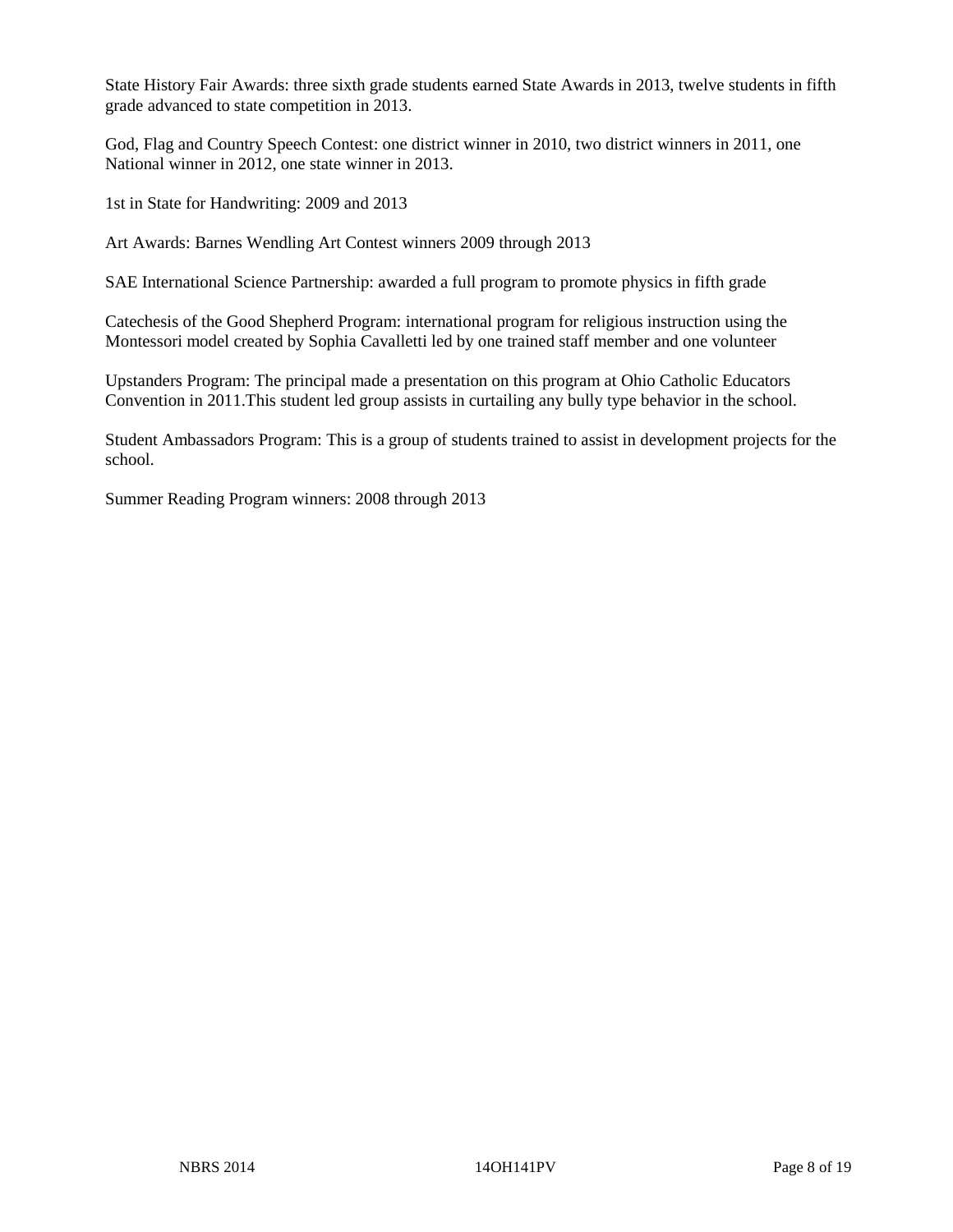#### **1. Assessment Results:**

a)Students at Norwalk Catholic Elementary School take the Terra Nova Test, Third Edition in the spring of their fifth grade year. This is a nationally norm-referenced test and results show Norwalk Catholic fifth grade scores to be well above the criteria listed for the "Blue Ribbon" application.Students in grade one through grade three are assessed using the Aims Web reading assessment.These scores also indicate that by grade three the students at Norwalk Catholic are score significantly higher in fluency and comprehension compared to the scores of students at the same grade level across the United States. Both of these assessments are used to inform and guide instructional planning and are shared with all stakeholders.

The fifth grade students take the Terra Nova Test, Third Edition in the spring each year.In April 2013, students attained a 75.5 percentile on the reading test, 8.5 points above the 67 percentile cutoff score noted on the "Blue Ribbon" application.Norwalk Catholic fifth grade students also reached an 86.5 percentile on the math portion of the Terra Nova Test, which is 17.5 points above the cut score of the 69 percentile for math on the "Blue Ribbon" application.

Overall, scores on the Terra Nova Test remain strong in all areas.Math scores have been routinely higher than scores in reading.The 2012 math scores reached the 88th percentile which set the record for the school as the highest level of success.When the faculty dissected the reading scores it was found that while measurable improvement was evident in the reading areas related to verbal reasoning (words and context) there is a need to strengthen student performance in the areas of sequencing and analogies. This would result in stronger scores in all areas of the test.The Terra Nova Test is only given to the fifth grade class.

b)Students at Norwalk Catholic have made significant improvement on the Terra Nova Test over the past five years.Each year the students are given the challenge to do as well or to try to do even better than the previous year.Students take the assessment seriously and give their very best effort.

Many factors contribute to the high test scores and the academic success enjoyed by the students.This year the faculty devoted a large part of the fall professional development day to writing individual learning goals for each student in the areas of reading and math.Teachers met in small groups to review the assessment data for each grade level and to determine the reachable target for each student on these summative assessments.

Learning goals were shared with the student and parents at the annual fall parent/teacher conferences. The student and parent agreed to the goal as defined by the teacher and offered suggestions for support. Students will meet with the teacher individually again after assessing their progress toward reaching the documented goal in the winter and again in the spring.It is the expectation of all stakeholders that the students will reach their full potential and obtain their goals.Test scores validate this process and offer baseline data to analyze and guide all to improve each year with each student.

The faculty at Norwalk Catholic Elementary School believes each student should reach their personal best.The school serves all ability levels and strives to see each student as an individual endowed with personal gifts as well as individual areas of challenge.The task is to help each student cultivate the gift while overcoming challenges.

#### **2. Using Assessment Results:**

Thorough examination of the Terra Nova Test results indicated an overall need to concentrate on improving vocabulary and discerning the main idea in fiction and non-fiction reading samples.The faculty of Norwalk Catholic Elementary School developed goals for the school and for individual classes in the reading content area.Efforts were made to include all content area teachers to drive the development of reading skills across the curriculum.These efforts have proven worthwhile as we now see the same movement within the new Common Core English Language Arts standards.They have also proven successful as our students have improved their scores in reading on all standardized tests.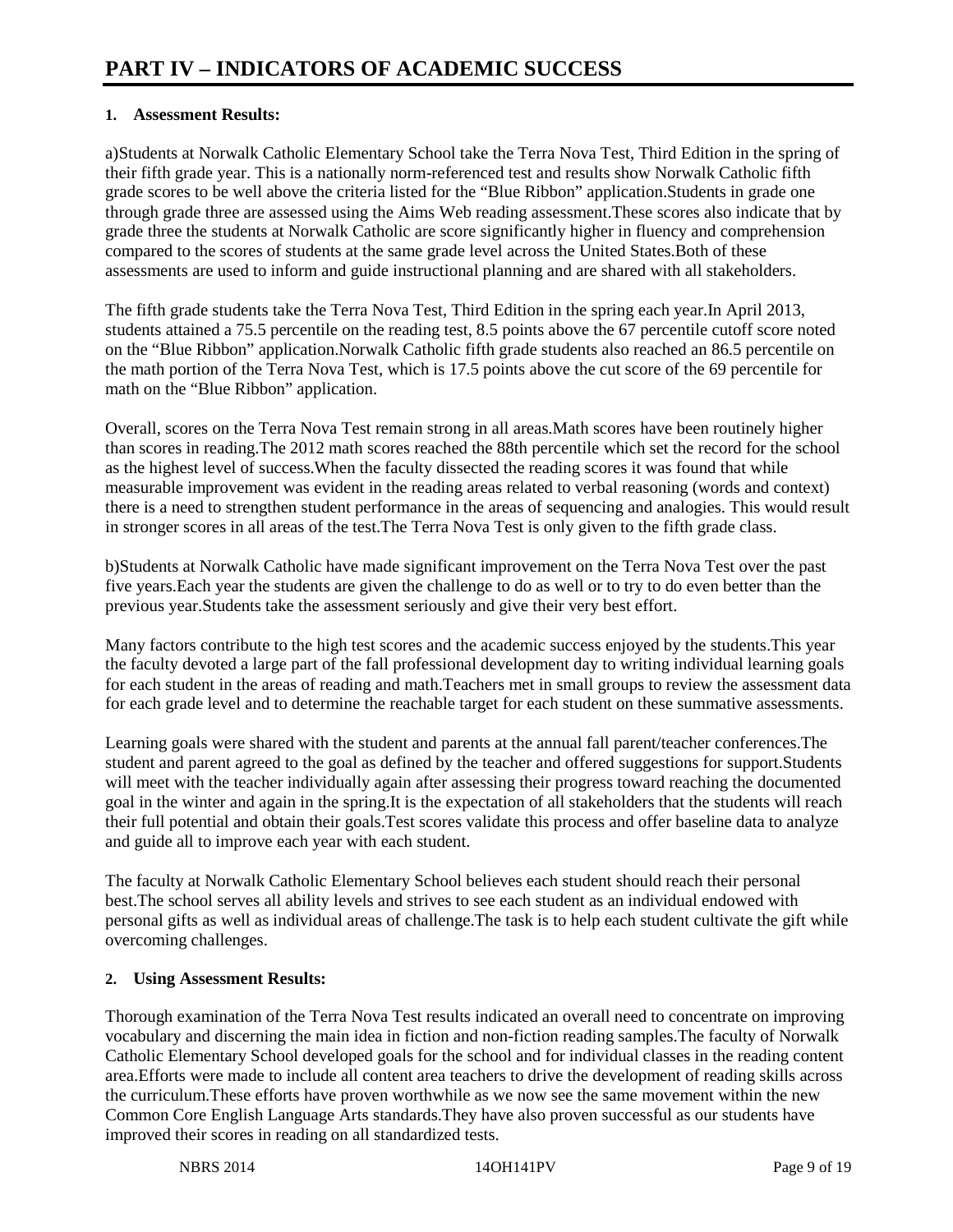Assessment results in 2009 indicated a need to provide more challenging work for students performing above grade level. The faculty studied advanced placement and gifted programs offered in other area schools.The faculty designed a three-tiered program for our fourth, fifth and sixth grade students using the same content with three delivery strategies to meet the needs of each learning style.The proposal was approved by the Governing Board and was implemented with some reorganization of staff and hiring of one additional academic tutor.

Assessment data is used to develop the tiered program.The groups are fluid in nature allowing students to move between groups as needed.One student may be above grade level in math and attend the advanced group but reads below grade level and may benefit from extra attention for reading.The groups are ever changing depending on student need, content focus and project design.This strategy has been widely accepted by our community and allows the faculty to inspire learning at all levels.

Further study of standardized data has driven the faculty at Norwalk Catholic to investigate multi-sensory reading strategies. Recently, the increased number of students identified with special educational needs in the school population has resulted in the study of the Wilson Reading program and to incorporate some of the research based teaching strategies recommended by the program.Use of these specific techniques has proven beneficial for all students.

#### **3. Sharing Lessons Learned:**

Student performance is communicated in several ways to all members of the community and other schools in our area and diocese.Beginning with the expected parent/teacher conferences each year and quarterly report cards, to events planned by the Norwalk Catholic School Advancement and Admissions Office, the accomplishments of the school are shared with all stakeholders.

The Advancement and Admissions Office develops a yearly plan of publications and events which share school successes and invite community members to join in the mission and vision of the school.Two examples of these events are the President Breakfasts hosted several times throughout the year and the Business and Professional Breakfast hosted in the fall.The president and principal of the school share test results, enrollment trends, service projects, and student displays at these early morning meetings.Food is served by the Student Ambassadors and musical selections are performed by students involved in band and choir.The students create a video showing pupils at work or engaged in school activities. Over 300 people attend these events each year.Time is taken to award local businesses which have been especially supportive over the years with framed student artwork at the Business and Professional Breakfast.

The school publishes a yearly calendar with an annual report included and a school magazine four times a year.These publications are mailed to all alumni, school supporters and current families enrolled in the school.Articles in these publications and weekly articles in the local newspaper and church bulletins allow many opportunities for communication about the engaging programs offered at Norwalk Catholic Elementary.Additionally, the school maintains a web page with classroom teacher pages linked to it.The side bar on the web page keeps a running calendar of upcoming events.

In the event the school would be honored with the "Blue Ribbon School of Excellence" award, Norwalk Catholic Elementary would proudly display this mark of distinction in all areas of the communication plan and share this news with other professional organizations throughout the Norwalk community and the Diocese of Toledo.

#### **4. Engaging Families and Community:**

The history of Catholic education in Norwalk is one teeming with sacrifice on the part of faith-filled families across generations.The commitment, dedication and generosity of parishioners, parents, alumni, friends and the business community built and still maintain the Norwalk Catholic Elementary School.The school faculty, administration and the Advancement and Admissions Office work together to engage all members of the community in the mission and vision of the school.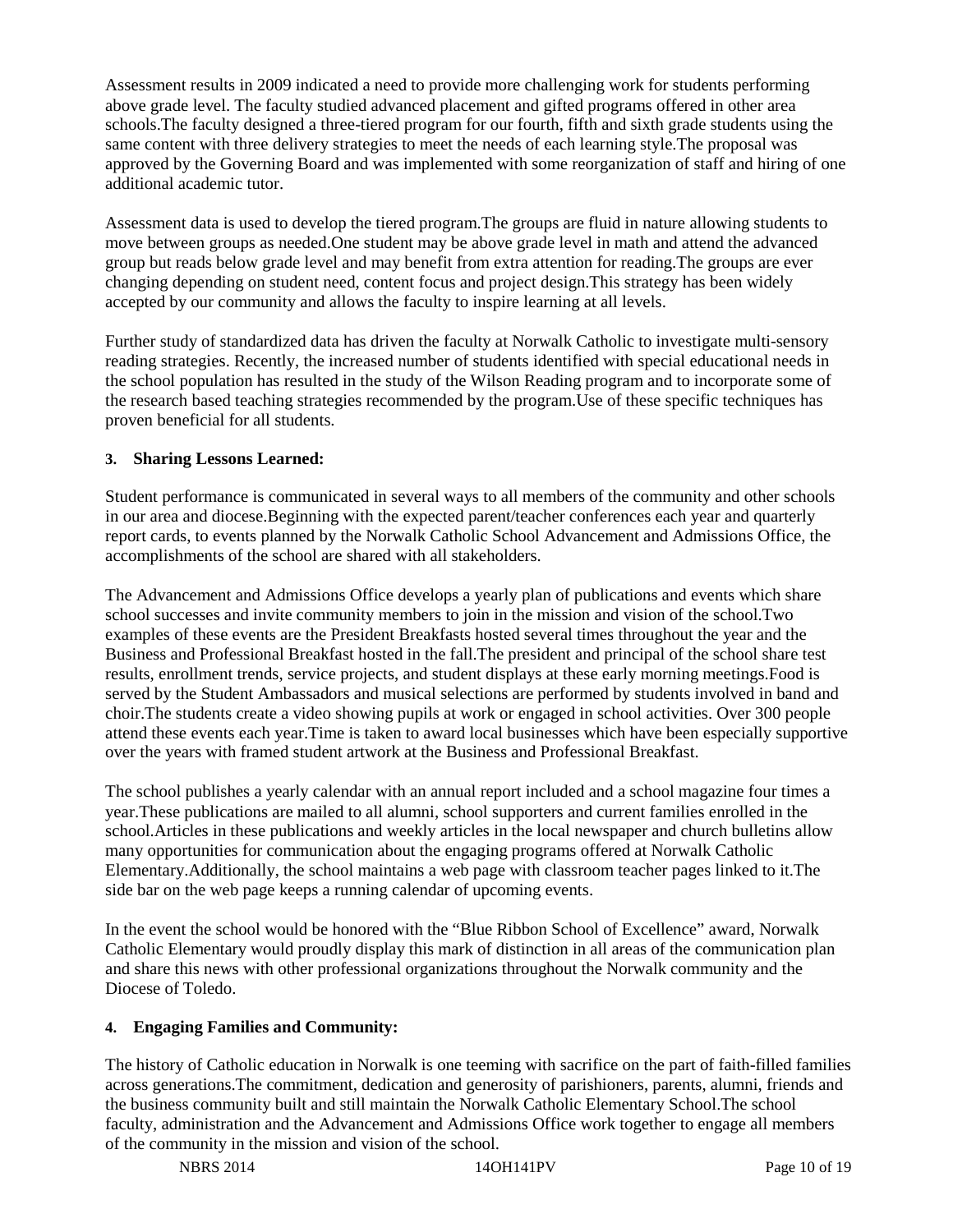Further school success is found in partnering with the families and community through active involvement. Some of the many ways community and parents become involved are through participation in the Governing Board, PTO, playground monitors, special event coordinators, classroom parents, volunteer coaching, cafeteria helpers, or by aiding the classroom teacher with Accelerated Reader quizzes.The PTO is a vibrant group that has provided necessary funding for a new playground, technology, and recently \$10,000 for professional development needs of the faculty.

Even more exciting are the partnerships developed with the members of the Norwalk Area Chamber of Commerce to provide inquiry based science projects for students. For instance, the sixth grade partners with NASA Plum Brook to conduct science experiments which involve students in the preparations needed for space travel.Student built rockets are taken to NASA and released in the air chamber of the space station simulator.Students communicate with adults working at NASA through the use of technology.

The fifth grade partners with Janesville Acoustics SAE International World of Motion Project.Students work in cooperative teams to build a balloon powered machine, design a logo and prepare a presentation to be given in front of a panel of Chamber of Commerce members.Student projects are awarded prizes for design and performance by the owners of the Summit Motor Raceway Park of Norwalk.

Students in fourth grade partner with The Veggie U Institute located in Milan, Ohio to research a unit on soils and plants.Students in first grade work with the local agricultural industry to provide a unit on animal life complete with a classroom incubator and baby chicks hatched in the classroom from the egg.

Norwalk Catholic Elementary School is fortunate to have the former superintendent of the local city school now serving as the current president and the former mayor of the city of Norwalk serving as the Advancement and Admissions Office director.Their expertise in leadership and business lead the school in positive growth.

One of the best communicators of success is the verbal testimony of parents as they circulate in work and social arenas.Norwalk Catholic Elementary completed a survey in 2011 and in the spring of 2013 asking parents for views on academic programs offered by the school, the environment of the school, school safety, the respect of students, respect for teachers and administrators and the support the school offers to families.Ninety-nine percent of the parents indicated they agree or strongly agree with all school policies and feel both welcomed and respected in the school.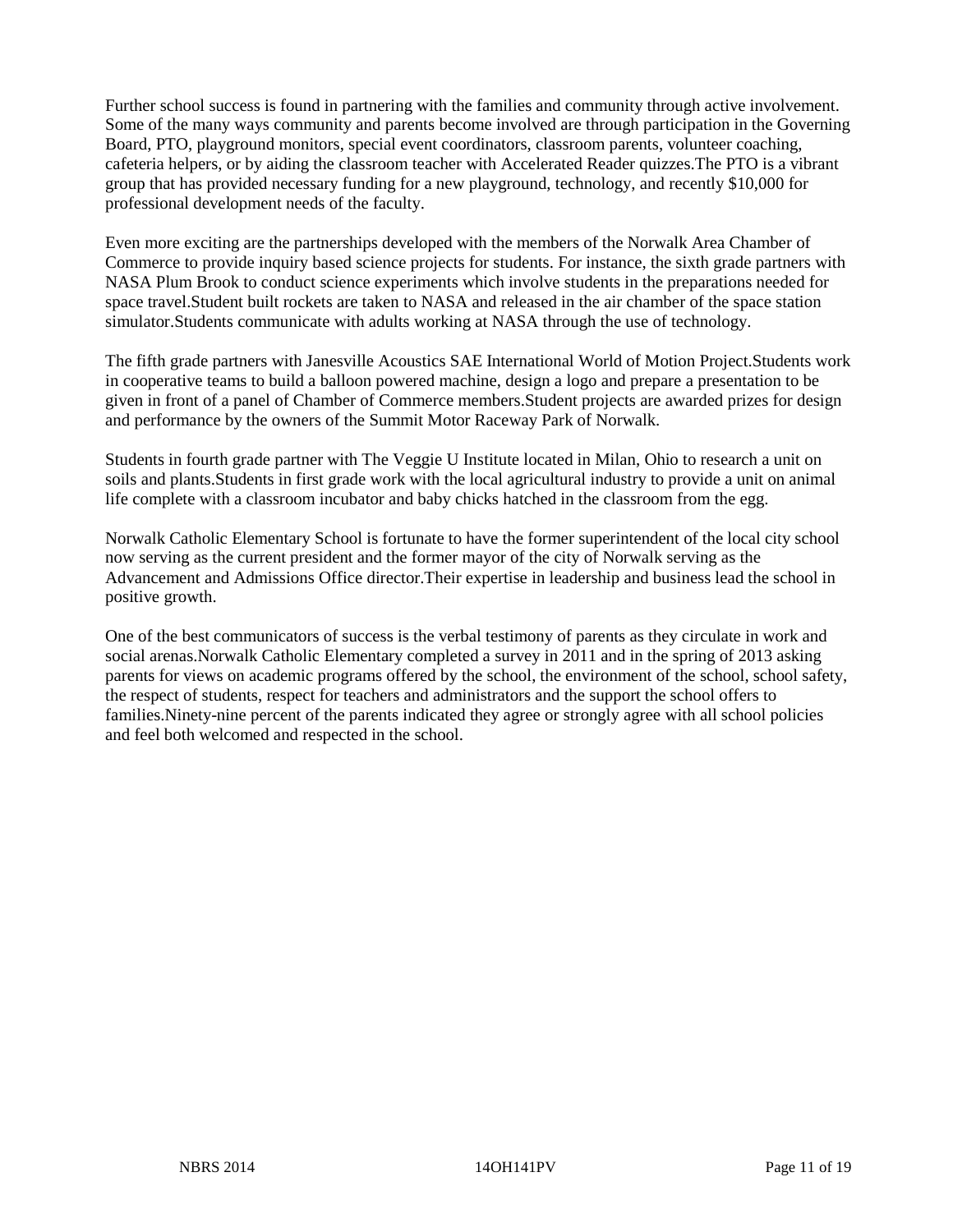### **1. Curriculum:**

The goal of the Norwalk Catholic Elementary School is to provide an education which allows students to reach their personal potential focusing on the full development of the mind, body and spirit.The curriculum balances the current Common Core and Ohio Revised Standards with the responsibility to the course of study required by the Diocese of Toledo.Thus, students are engaged in a clearly articulated, rigorous curriculum aligned with relevant standards, 21st Century skills and the gospel values implemented through effective instruction.

The Diocese of Toledo has developed seven benchmarks which the staff applies in all areas of instruction.These include forming: a devout disciple who gives witness to God through work and deed, a critical thinker who makes responsible decisions using an informed conscience, an effective communicator, a lifelong learner, a collaborative contributor, a loving family member and an engaged participant.Thus, graduates are expected to become tomorrow's civic leaders and to make responsible decisions promoting that which is good in the modern world and creatively counter that which is not.

Religious values and practices are embedded in every subject area.Religion is also taught as separately scheduled class in the daily curriculum with a comprehensive course of study developed by the Diocese of Toledo.Teachers are appropriately credentialed in religious education as well as licensed for their individual teaching position through the Ohio Department of Education.

Recent shifts in the Language Arts curriculum have called for reading more non-fiction texts, using evidence from texts to prove individual arguments, and to use more complex text to better prepare for college and future careers.The teachers at Norwalk Catholic have attended professional development seminars over the past five years to prepare for these shifts.The faculty works as a whole to engage students in reading and writing across curricular areas. A specific plan for literacy is being used to help students read for purpose and to glean key concepts from the readings.Underlining key words and circling the question are practices used by all teachers.Students are subsequently required to use the key words to answer the question and to check sentence structure, punctuation and spelling before handing in any assignment.This same structure is used in reading, math, social studies, science, religion and all special areas of instruction.

The study of fine arts plays an important role in our curriculum.These subjects are viewed as natural extensions of our learning and offer avenues for creative thinking and problem solving.Students share their talent in the arts with various community groups. The choir includes 56 students in grades 3 through 6.These singers tour and entertain at area functions with songs and smiles.Visual art samples are displayed at the local Chamber of Commerce office and are used as gifts to our most supportive business partners.Our physical education teacher recently published a book titled, Making Life an Adventure Even With Kids.The book gives important safety tips parents need if they take their children hiking, rafting or rock climbing.

The curriculum at Norwalk Catholic Elementary includes 45 minutes per week for all grades in the instruction of the Spanish language.The foreign language program began with a local grant and has now become a part of our routine school budget.Instructional methods are age appropriate using video, music, role playing, cultural topics and texts to develop oral, visual, dance and written communication.Hispanic parents visit the school and present on various topics.A celebration for the Feast of Our Lady of Guadalupe occurs in December which includes a reenactment of the story of Juan Diego, dance and a large feast in the school gymnasium.An ever growing population of Hispanic and Latino families has impacted the enrollment and culture of the school.The school has developed a plan to increase the number of Hispanic and Latino students with the help of current patriarchs of the community.

Technology is constantly evaluated and updated to stay current with today's needs yetremain responsibly efficient with the resources available.Norwalk Catholic has invested in a technology coordinator to keep school systems running smoothly and to make suggestions for improvements.Students have access to individual classroom computers, handheld devices, a computer lab, SMART board technology and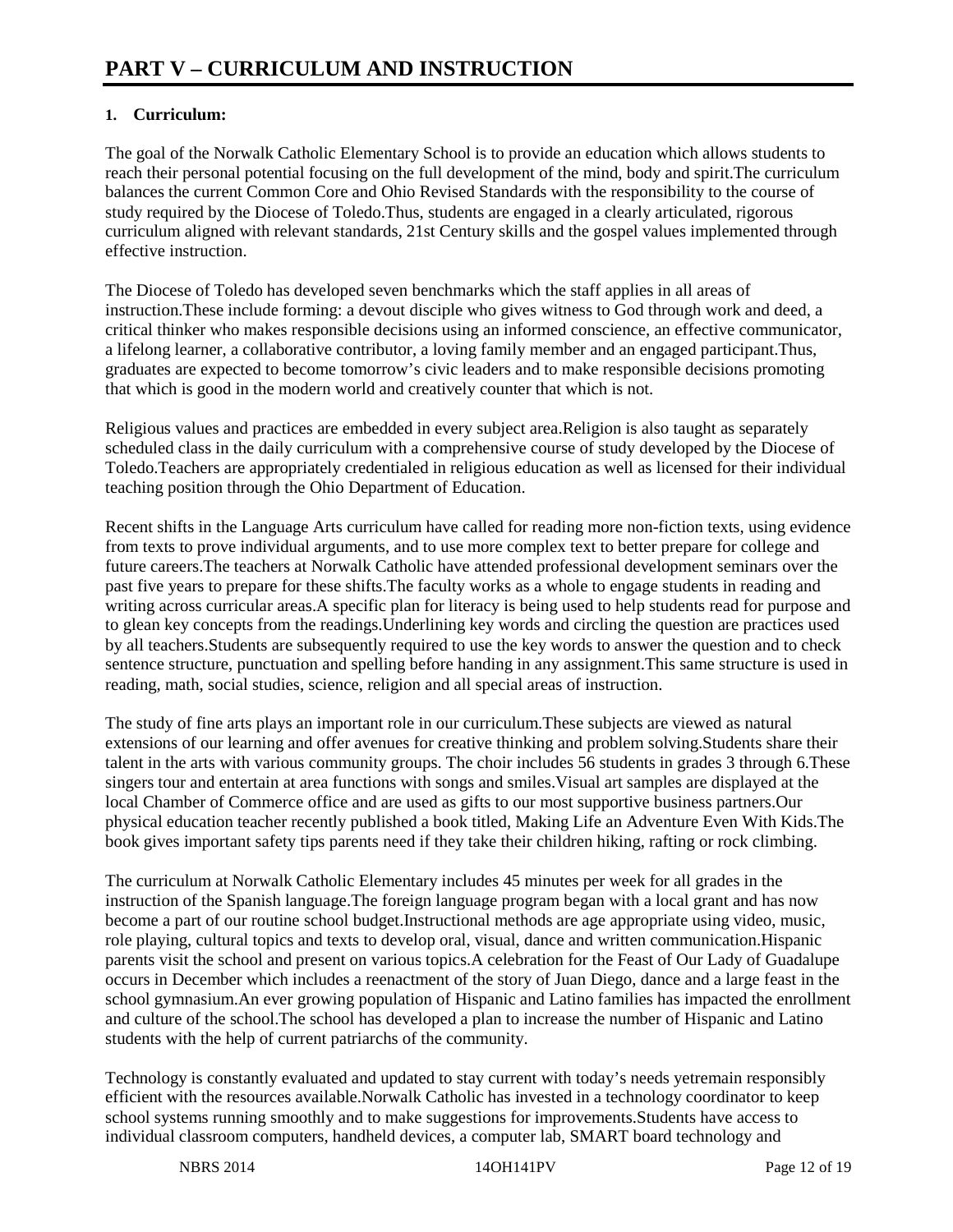educational software.Recently, a wireless system has been installed to allow wireless tablets for classroom use.Technology is responsibly integrated throughout the curriculum and has proven to be an exceptional tool for student learning as we seek ways to differentiate instruction for all ability levels.

### **2. Reading/English:**

a)Students in the primary grades at Norwalk Catholic Elementary develop foundational reading fluency and comprehension skills using the Daily Five Café reading program developed by Gail Boushey and Joan Mosher.This approach was chosen because it allows pupils to move through five activities during each reading lesson while practicing foundations of reading.The five activities are reading to self using a PVC pipe, reading in pairs, listening to recorded readings, writing or drawing a book report, and reading in small groups with the teacher.The students practice with the teacher for several weeks at the beginning of the year to increase the ability to concentrate and complete tasks without disrupting others.It is encouraging to visit the classroom while students are in the midst of these activities and to observe students working in separate areas, working together, drawing and listening all at the same time yet in a quietly respectful manner.

Students in grades 4, 5 and 6 use leveled readers to compliment the basil reading series.Differentiation is made in assignments and discussion to allow students to progress at an individually challenging pace.Literature circles involve the students in group discussion and collaborative projects.

Students at all levels take Accelerated Reader quizzes on the books read on hand held devices called the Neo2.Students may take a quiz during any free time during the day and earn points for comprehension.Rewards are given as students reach different point levels.One of the most popular rewards is lunch out with the principal once a student has reached 100 points.Students are also allowed to write their name on the wall of the library at that time.

The teachers write a learning target goal in the area of reading for each student in the class each year.Formative assessments are used to track progress made toward reaching the goal.Teachers communicate the goal to the parents early in the year to gain support from home.Students take a more active role in learning as progress is made and documented.

Three shifts in the reading and language arts curriculum are currently being made.First, students will read more non-fiction selections across all content areas.Second, students will read more carefully to understand the author's purpose.Finally, career and technical texts require more complex understanding thus the curriculum reflects a spiral of complexity as students move through the grades to prepare for success in college and careers.

Mention must also be made of the literacy plan used at Norwalk Catholic Elementary.All teachers use the same vocabulary and deliberate practice as they assist students in reading and writing for success.Students must underline key words in the text and circle the question being asked.Students must use the key words and repeat the question when writing an answer.All answers must be written in complete sentences using correct punctuation.Sentence structure is proofread upon completion of the writing and improvements made for the final draft.A rubric is provided to the student before the writing assignment is given to communicate clearly all expectations for the work.This plan is used by teachers in language arts as well as all other subjects.The teachers worked collaboratively to design the plan and implement it with fidelity.

#### **3. Mathematics:**

The Mathematics curriculum follows the five basic organizational strands designed by he National Common Core standards promoted by the Ohio Department of Education.These are number and number sense, operations, geometry and measurement, and data analysis and probability. The goals for the math program at Norwalk Catholic Elementary School include the idea that math can and should make sense, it has meaning and is understood as a discipline with order, structure and numerous relationships, and it can be applied in real life for every day problem solving.

NBRS 2014 140H141PV Page 13 of 19 Teachers understand that math knowledge is not passively received.Students construct new math knowledge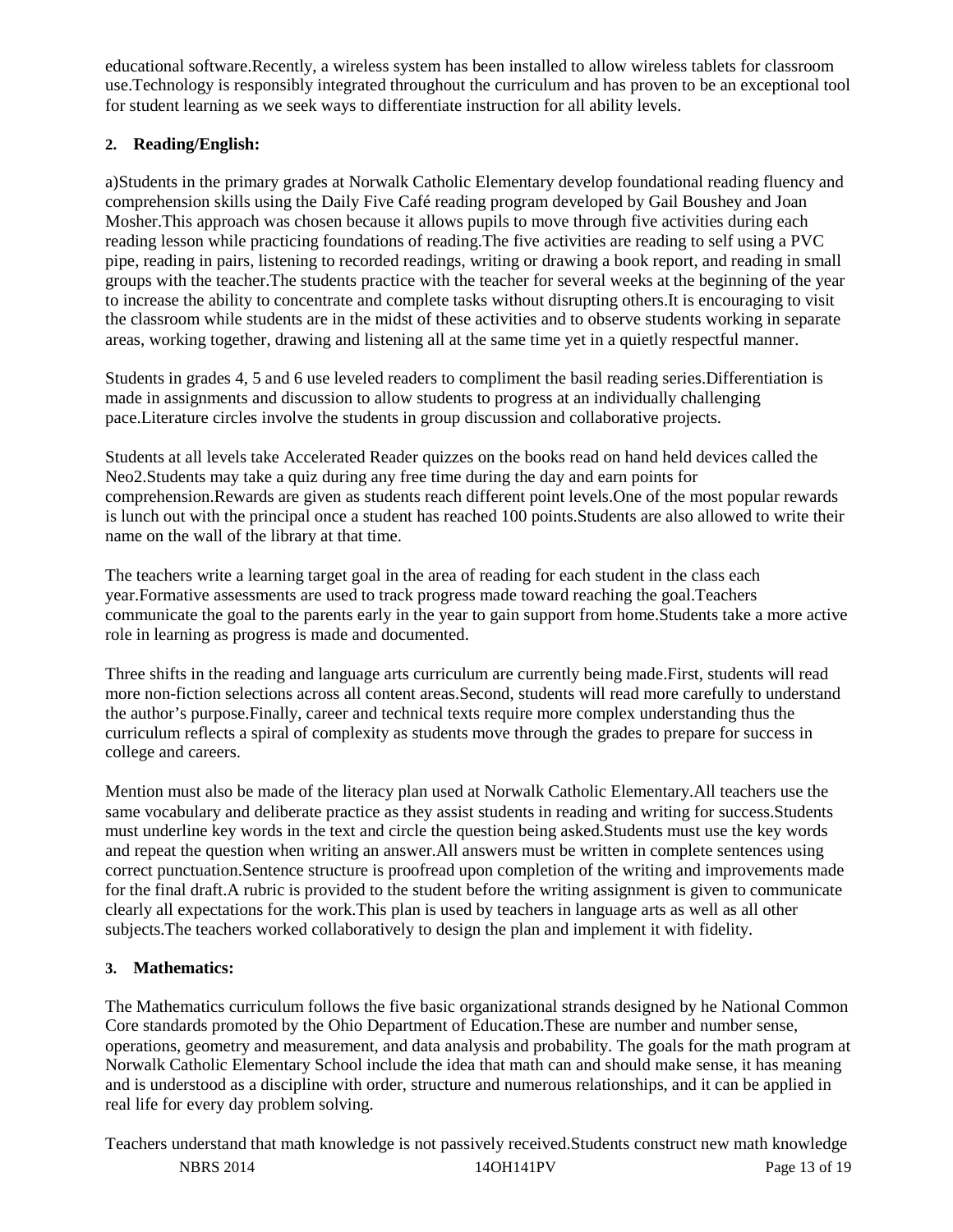through participation in math activities.Some of the activities are cooperative dialogue, manipulation of materials, discovering patterns, generating different solutions to one problem.Students are expected to be able to explain the answer reached and to demonstrate the process used to obtain mathematical answers.Dedicated staff, intervention teams and volunteers work together to provide differentiated instruction to meet the needs of all learners.

Students in the primary grades use the Saxon math program.This program develops a strong foundation in mathematics through the use of daily drills, exploration of patterns, discovery of relationships in numbers and distinguishing between defining attributes, such as shape, versus non defining attributes such as, color.

Students in the upper grade levels of the elementary explore and review new math concepts using a curriculum titled Simple Solutions.Students are constantly reviewing all math concepts throughout the year.Students may be asked to do multi-digit division, measure distance, compute volume and do simple addition all during the same assignment.Life experiences will require the skill to use many mathematical computations to solve a single problem.The aforementioned practice will prepare the students well for this.

One example of the real life connections made in math for students is the Accounting Day enrichment program in the fifth grade classrooms.Local certified public accountants visit the fifth grade class to engage students in an accounting game called Fetch.Students work in teams to get the pet to the doghouse while keeping a positive balance on the ledger sheets.Simple accounting practices are taught while the students have fun and collaborate in decision making.

Assessments in math are completed using computer programs, paper and pencil tests, SMART Board technology, Neo2 immediate response systems, and individual white boards.Students with a particular interest in mathematics may participate in an extra- curricular program call Math Counts. These students meet during the lunch hour and compete against other schools in mathematical problem solving.

#### **4. Additional Curriculum Area:**

Norwalk Catholic Elementary made a commitment to teach the Spanish language to all grades eight years ago.The principal wrote a grant request to a local business who had expressed an interest in promoting global connections for the students.The grant provided initial funds to hire an instructor, purchase materials and to develop the Spanish language curriculum.The curriculum has evolved as students have moved through the program with ever increasing levels of difficulty while vocabulary use has improved.The program includes the study of the Spanish language and the culture of Spanish, Latino and Hispanic people.This has resulted in a greater respect for people of diverse cultural backgrounds.

The mission statement for the school requires academic rigor.The study of a foreign language at an early age exercises the brain in different ways allowing it to develop more fully.Much like learning to read music or to read cursive writing, the brain understands that language can have different sounds and appearances.

The ability to offer the study of a foreign language at the elementary level sets a high standard for the school.Funding is now included in the normal operating budget.Materials have been gathered and made by staff, by Hispanic and Latino families and by the students.The knowledge gained at the elementary level has prompted the high school to offer a more advanced Spanish program.

Members of the Hispanic families attend the school and contribute to the Spanish program with foods and cultural celebrations.The most favorite is the Feast of Our Lady of Guadalupe.A group visits the school to perform the special dance, play the drums and gourds, and to sing.A reenactment of the Juan Diego story is held in one of the supporting parishes on the weekend.Many students and families attend this event.The same parish offers a Spanish mass each Sunday and students often attend to practice the language learned in class.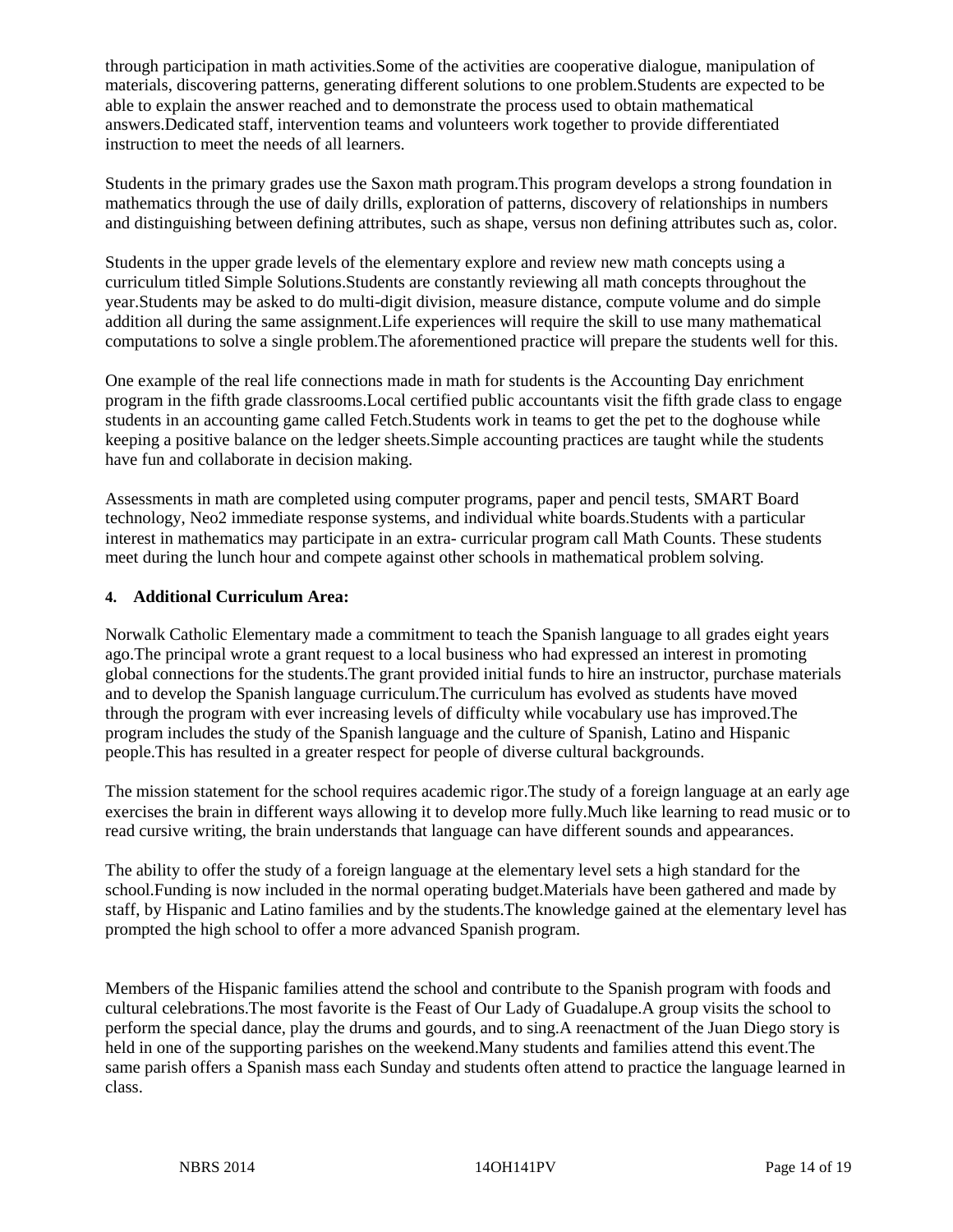#### **5. Instructional Methods:**

Teachers at Norwalk Catholic plan and deliver effective instruction that advances the learning of each individual student.This begins with the alignment of instructional goals with the Diocese of Toledo academic standards which closely follow the Common Core and the State of Ohio Revised standards.

Teachers use pre-assessment data and information about the individual student's needs and performance to develop the appropriate learning plan for them.Target goals are written for each student in the areas of reading and mathematics.Differentiated strategies are used to help the student reach their goals by the end of the year. The goals are clearly communicated to the student and to the parents.

Teachers meet regularly in small professional learning communities to evaluate instructional processes and to prepare future learning opportunities that will allow for review, reflection and varied assessment options to demonstrate mastery.

One example of this entire process is the History Fair unit.Students in the fourth grade randomly select the name of a famous Ohioan and research this person. Students prepare a presentation board which may include a technology screen, a reference page listing at least two resources, a costume to wear while presenting and an object that would represent the Ohioan.Students present an oral report impersonating the famous character in front of their classmates and teachers.Grading rubrics and the timeline are communicated clearly.Parents are invited to attend an evening review and may view all of the student displays.This has become a favorite project for the fourth grade class with much excitement surrounding presentation day.

The fifth and sixth grade students participate in the state and national History Fair competitions.The unit requires students to organize research, analyze data and prepare a process paper.Students are involved in discovery, self-directed learning.Teachers set timelines and encourage critical thinking through challenging questions as students work within the theme for the year.Each year a representative from the Ohio Historical Society visits and demonstrates the difference between primary and secondary sources.Students are encouraged to visit geographical sites related to their topic, people that would provide a primary source and to use credible internet resources.The librarian meets with each class to demonstrate how to find reliable internet sources and research.The language arts teacher works with the students to develop their process paper, which is a requirement of the national competition.Students use the computer lab to complete their assignment with many students recording clips of specific moments in history that support their project and can be used during the judging.The school has experienced much success with the History Fair competition.Eighteen students qualified for district competition in the sixth grade last year with three of these going on to state level competition.Twelve fifth grade students qualified for state competition. One of these students received the medal for Most Creative and one received a medal for Project Most Related to the Theme.The Social Studies teachers use the theme as the essential question for the unit and promote excitement within the community each year as they recruit area business and professional people to help judge the local competition.

#### **6. Professional Development:**

Professional development for Norwalk Catholic involves all personnel from the cafeteria workers to the administration and is linked to the school's continuous improvement plan.The school is fortunate to have a supportive PTO that has donated more than \$10,000 for professional development use over the past two years.Teachers also write grant requests during the summer and fall. These grants have helped to support innovative curriculum projects.

The in-services recently attended by the Norwalk Catholic staff have supported the school goal to improve reading scores especially in the area of sequencing and analogies. Continuous and purposeful professional development opportunities keep the teachers inspired with current practice and energized as new strategies are implemented for improved student learning.

NBRS 2014 140H141PV Page 15 of 19 Norwalk Catholic teachers have benefitted from in-service with Dr. Bill Daggott, MAX Teaching, Dr. Tim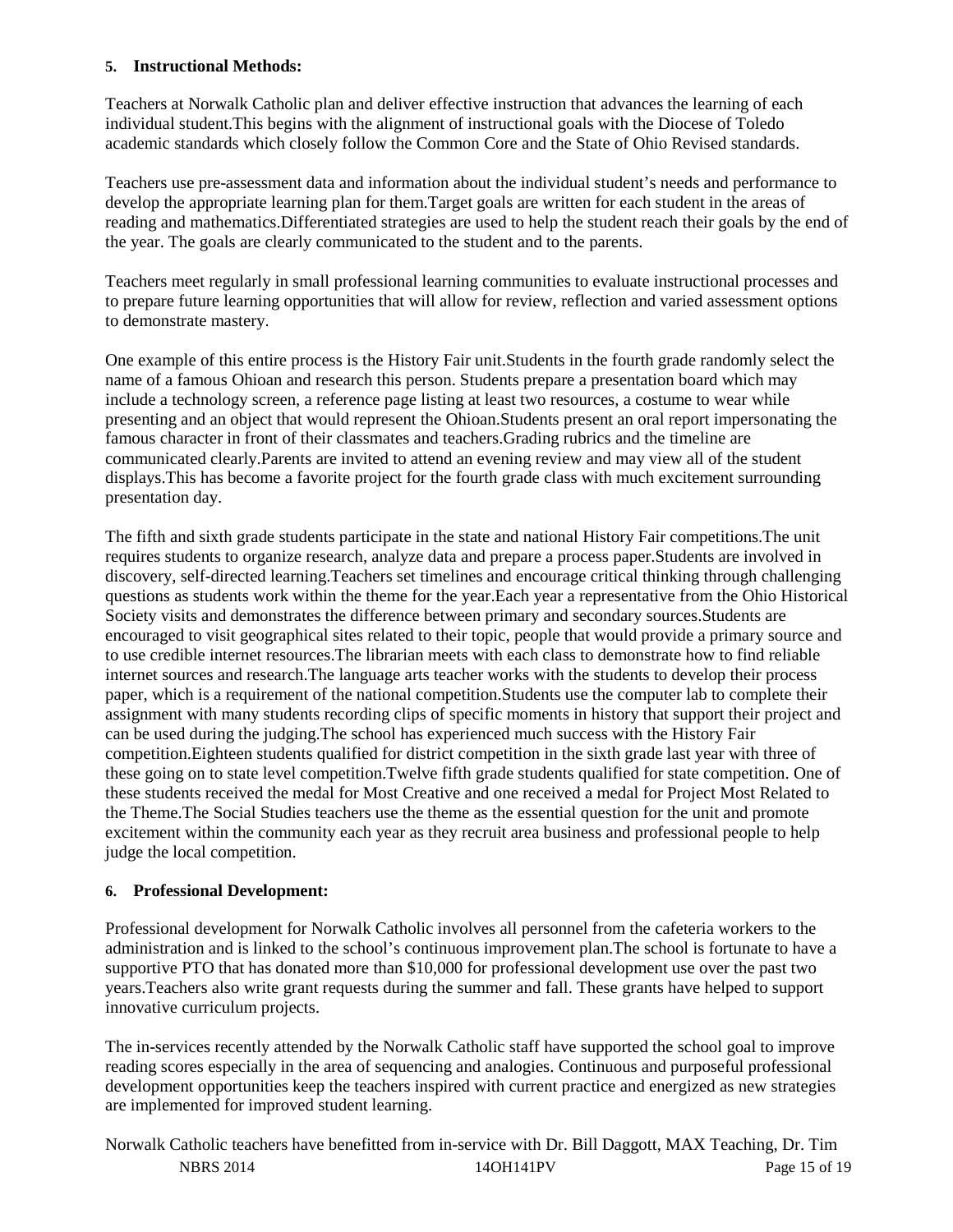Rasinski and Dr. Sue Szachowicz.The classrooms are using strategies such as pre-reading guides, formatted note taking, guided reading strategies, word ladders, and have developed a literacy plan for writing across the curriculum.

The faculty and staff have studied the Bishop's document on social justice especially in regard to respect for one another while they worked on the second school improvement goal, which is respect for others.Frank DeLallo, author and counselor from the Diocese of Toledo made a presentation as well as, Dr. Mike (Good Choice, Poor Choice, My Choice- program) and Jim Besenius.The principal attended a seminar with Dr. JoAnne Freiberg and organized the anti-bullying student group known as The Upstanders using research from that seminar as well as strategies learned from Jim Besenius.In this program, students are trained to stand up for any student they see being bullied rather than just be a bystander.Students act out different scenarios in role plays and practice non-threatening yet confident body language.The students become the eyes and ears in the locker room, playground, cafeteria and bus room.The principal gave a presentation at the Ohio Catholic Educators Association conference on The Upstanders program in Columbus in October, 2011.

#### **7. School Leadership**

The chief administrative officer is the principal at Norwalk Catholic Elementary School. The primary role of the school administration is to guide instructional improvement and promote the personal best of teachers and students.As an educational leader the principal establishes a clear sense that the purpose of the school is learning.The principal creates an atmosphere which encourages professional growth and development striving to keep updated on current research and best practices.

This year the principal outlined a plan for literacy across the curriculum using the recommendations of Dr. Sue Szachowicz in her fall 2013 in-service.The principal scheduled time for the teachers to meet during the school day, covering afternoon classes to allow the teachers opportunity to adjust the plan for their particular age group.This has resulted in uniform directions and consistency of instructional delivery.Student work has improved even in the short time this plan has been in place.

The principal is an ex-officio member of the Governing Board.The school administrative team also includes the president, principals from the two other buildings, a business manager, the director of the Advancement and Admissions Office, and the school chaplain.The administrative team meets twice a month.The principal attends and gives a monthly report to the administrative team and also to the PTO. The principal maintains a good rapport with the supporting pastors and pastoral teams.

The principal models instructional practice by direct involvement with student groups.Some of these groups are the God, Flag and Country Speech Program, Academic Challenge, The Upstanders Anti-Bullying group, Handwriting Contests, Anti-Drug Poster contests, and Accelerated Reading rewards.The principal also plans retreats and the end of year recognition assemblies.

The principal is a member of the National Catholic Educational Association, the Ohio Catholic Education Association, the Education Committee of the Huron County Chamber of Commerce, St. Paul Church Parish Council, Diocese of Toledo Rural Life Board, served on the Diocese of Toledo Committee to rewrite the Teacher Evaluation Tool, and served on the OCEA Planning Committee for the 2010 Conference.

The principal views every student as a child of God and a person who has been gifted by God.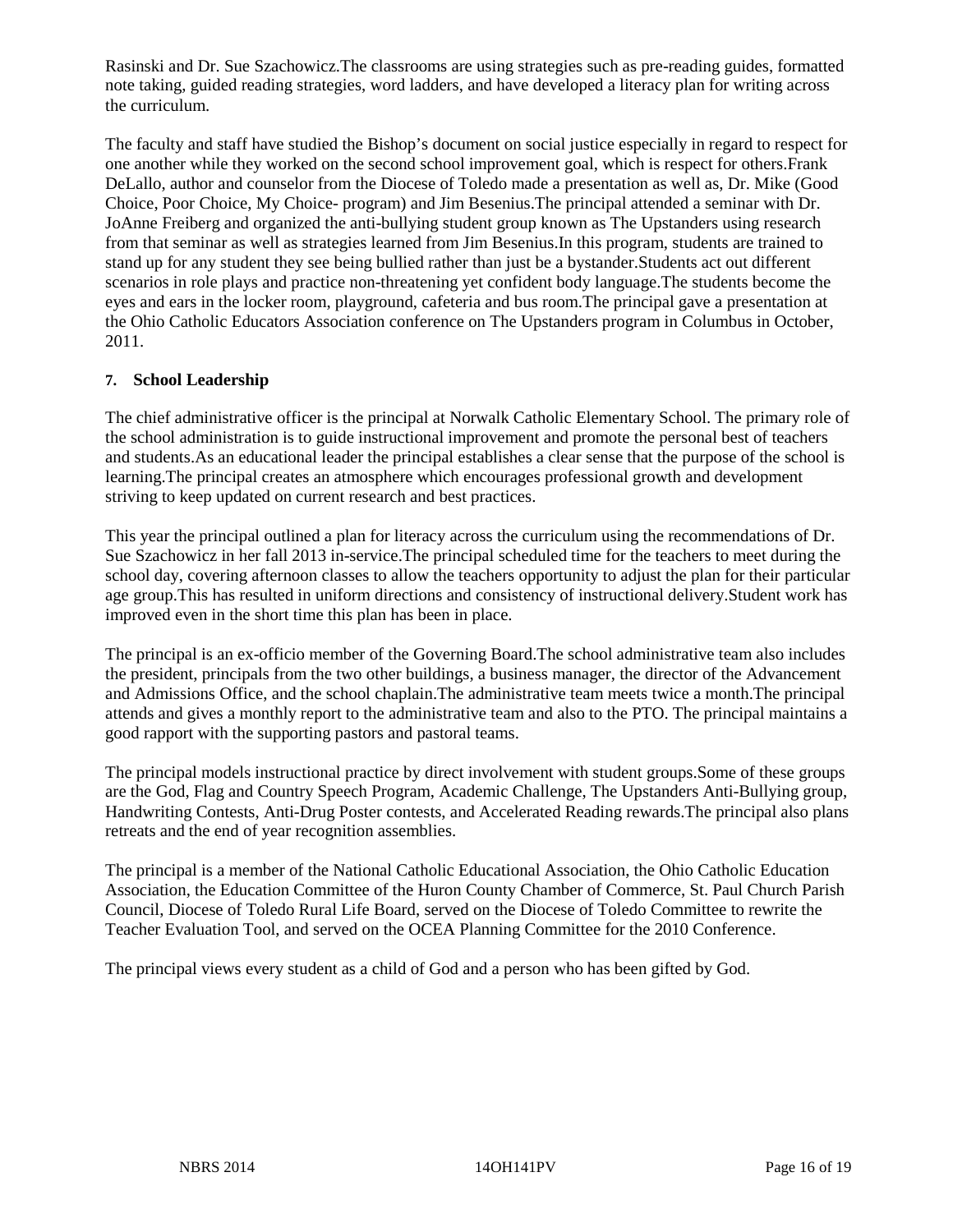## **PART VI - NON-PUBLIC SCHOOL INFORMATION**

*The purpose of this addendum is to obtain additional information from non-public schools as noted below.* 

1. Non-public school association(s): Catholic

Identify the religious or independent associations, if any, to which the school belongs. Select the primary association first.

- 2. Does the school have nonprofit, tax-exempt  $(501(c)(3))$  status? Yes  $\underline{X}$  No
- 3. What are the 2013-2014 tuition rates, by grade? (Do not include room, board, or fees.)

| Grade                   | <b>Amount</b> |
|-------------------------|---------------|
| $\bf K$                 | \$0           |
| $\mathbf{1}$            | \$2955        |
| $\overline{2}$          | \$2955        |
| $\overline{\mathbf{3}}$ | \$2955        |
| $\overline{4}$          | \$2955        |
| $\overline{5}$          | \$2955        |
| 6                       | \$2955        |
| $\overline{7}$          | \$0           |
| 8                       | \$0           |
| 9                       | \$0           |
| 10                      | \$0           |
| 11                      | \$0           |
| 12                      | \$0           |

#### **2013-2014 Tuition**

|    | 4. What is the educational cost per student?<br>(School budget divided by enrollment)                  |        |
|----|--------------------------------------------------------------------------------------------------------|--------|
|    | 5. What is the average financial aid per student?                                                      | \$1736 |
| 6. | What percentage of the annual budget is devoted to<br>scholarship assistance and/or tuition reduction? | 38%    |
|    | What percentage of the student body receives<br>scholarship assistance, including tuition reduction?   | 20%    |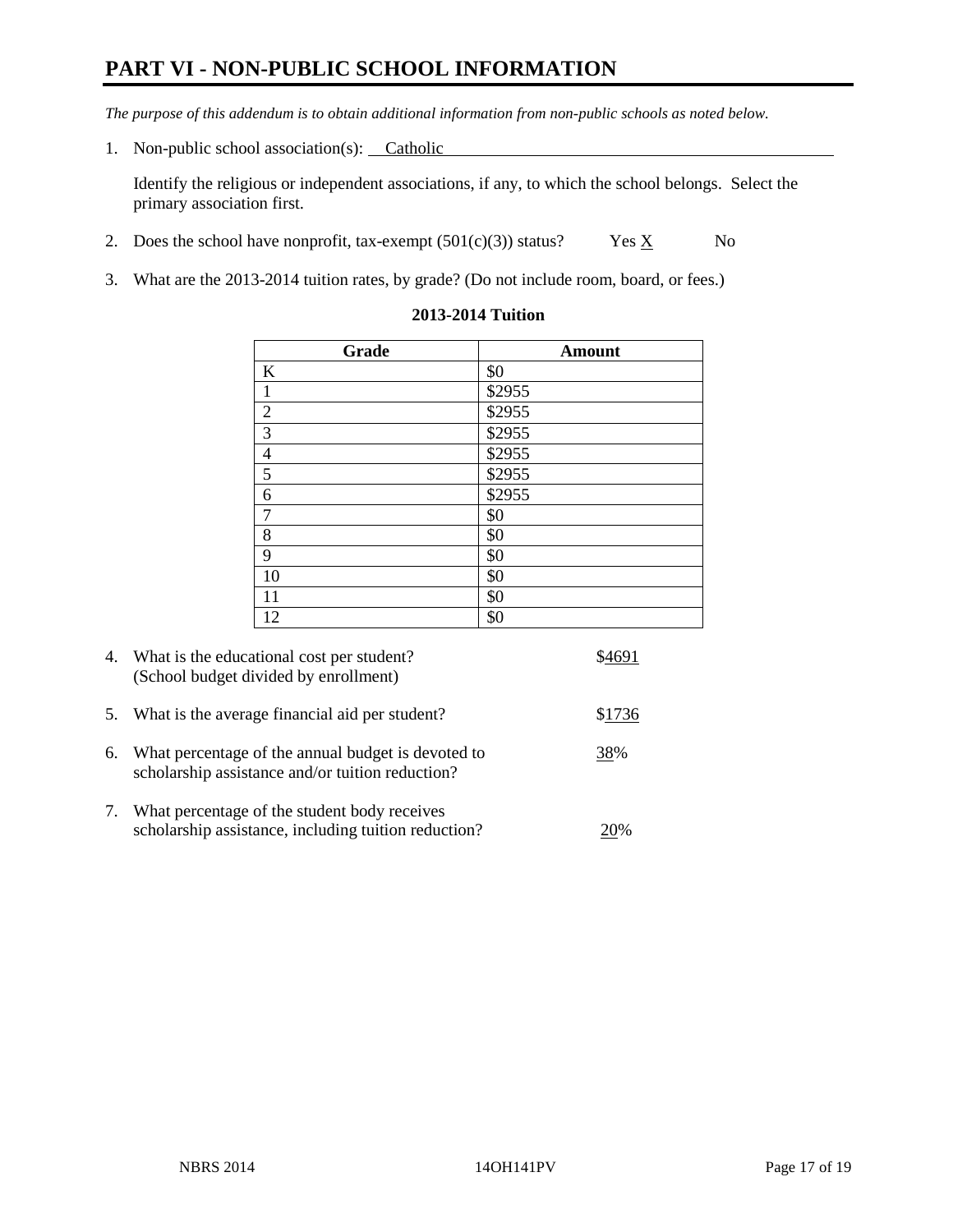#### **REFERENCED BY NATIONAL NORMS**

| Subject: Math                     | <b>Test:</b> Terra Nova, Third Edition   |
|-----------------------------------|------------------------------------------|
| <b>Grade:</b> 5                   | <b>Edition/Publication Year: 2013</b>    |
| <b>Publisher: CTB McGraw/Hill</b> | Scores are reported here as: Percentiles |

| School Year                      | 2012-2013      | 2011-2012 | 2010-2011      | 2009-2010 | 2008-2009      |
|----------------------------------|----------------|-----------|----------------|-----------|----------------|
| Testing month                    | Apr            | May       | Apr            | Apr       | Apr            |
| <b>SCHOOL SCORES</b>             |                |           |                |           |                |
| <b>Average Score</b>             | 86.5           | 88        | 77.8           | 73.7      | 63             |
| Number of students tested        | 34             | 43        | 48             | 48        | 37             |
| Percent of total students tested | 100            | 100       | 100            | 100       | 100            |
| Number of students               | $\overline{0}$ | $\Omega$  | $\theta$       | $\Omega$  | $\theta$       |
| alternatively assessed           |                |           |                |           |                |
| Percent of students              | $\theta$       | $\Omega$  | $\overline{0}$ | $\Omega$  | $\overline{0}$ |
| alternatively assessed           |                |           |                |           |                |
| <b>SUBGROUP SCORES</b>           |                |           |                |           |                |
| 1. Other 1                       |                |           |                |           |                |
| <b>Average Score</b>             |                |           |                |           |                |
| Number of students tested        |                |           |                |           |                |
| 2. Other 2                       |                |           |                |           |                |
| <b>Average Score</b>             |                |           |                |           |                |
| Number of students tested        |                |           |                |           |                |
| 3. Other 3                       |                |           |                |           |                |
| <b>Average Score</b>             |                |           |                |           |                |
| Number of students tested        |                |           |                |           |                |

**NOTES:**